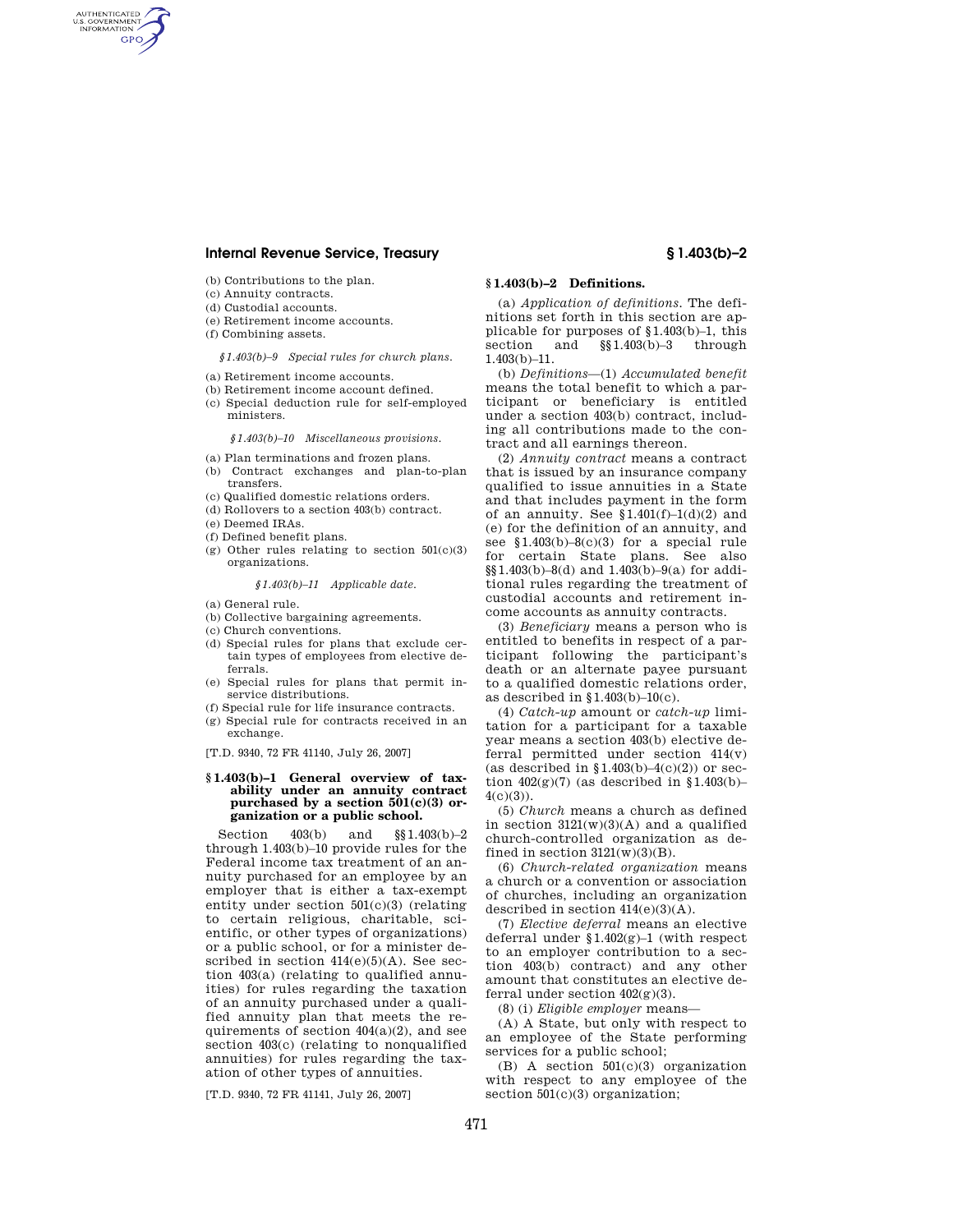(C) Any employer of a minister described in section  $414(e)(5)(A)$ , but only with respect to the minister; or

(D) A minister described in section  $414(e)(5)(A)$ , but only with respect to a retirement income account established for the minister.

(ii) An entity is not an eligible employer under paragraph  $(a)(8)(i)(A)$  of this section if it treats itself as not being a State for any other purpose of the Internal Revenue Code, and a subsidiary or other affiliate of an eligible employer is not an eligible employer under paragraph  $(a)(8)(i)$  of this section if the subsidiary or other affiliate is not an entity described in paragraph  $(a)(8)(i)$  of this section.

(9) *Employee* means a common-law employee performing services for the employer, and does not include a former employee or an independent contractor. Subject to any rules in §1.403(b)–1, this section, and §§1.403(b)– 3 through 1.403(b)–11 that are specifically applicable to ministers, an employee also includes a minister described in section  $414(e)(5)(A)$  when performing services in the exercise of his or her ministry.

(10) *Employee performing services for a public school* means an employee performing services as an employee for a public school of a State. This definition is not applicable unless the employee's compensation for performing services for a public school is paid by the State. Further, a person occupying an elective or appointive public office is not an employee performing services for a public school unless such office is one to which an individual is elected or appointed only if the individual has received training, or is experienced, in the field of education. The term *public office* includes any elective or appointive office of a State.

(11) *Includible compensation* means the compensation received from an eligible employer that is includible in the participant's gross income for Federal income tax purposes (computed without regard to section 911) for the most recent period that is a year of service. Includible compensation for a minister who is self-employed means the minister's earned income as defined in section  $401(c)(2)$ (computed without regard to section

# **§ 1.403(b)–2 26 CFR Ch. I (4–1–11 Edition)**

911) for the most recent period that is a year of service. Includible compensation does not include any compensation received during a period when the employer is not an eligible employer. Includible compensation also includes any elective deferral or other amount contributed or deferred by the eligible employer at the election of the employee that would be includible in the gross income of the employee but for the rules of sections  $125$ ,  $132(f)(4)$ ,  $402(e)(2)$ ,  $402(h)(1)(B)$ ,  $402(k)$ , or  $457(h)$ . The amount of includible compensation is determined without regard to any community property laws. See section  $415(c)(3)(A)$  through (D) for additional rules, and see  $1.403(b) - 4(d)$  for a special rule regarding former employees.

(12) *Participant* means an employee for whom a section 403(b) contract is currently being purchased, or an employee or former employee for whom a section 403(b) contract has previously been purchased and who has not received a distribution of his or her entire accumulated benefit under the contract.

(13) *Plan* means a plan as described in  $$1.403(b)-3(b)(3).$ 

(14) *Public school* means a State-sponsored educational organization described in section  $170(b)(1)(A)(ii)$  (relating to educational organizations that normally maintain a regular faculty and curriculum and normally have a regularly enrolled body of pupils or students in attendance at the place where educational activities are regularly carried on).

(15) *Retirement income account* means a defined contribution program established or maintained by a church-related organization to provide benefits under section 403(b) for its employees or their beneficiaries as described in  $$1.403(b)-9.$ 

(16) *Section 403(b) contract; section 403(b) plan*—(i) *Section 403(b) contract*  means a contract that satisfies the requirements of §1.403(b)–3. If for any taxable year an employer contributes to more than one section 403(b) contract for a participant or beneficiary, then, under section 403(b)(5), all such contracts are treated as one contract for purposes of section 403(b) and  $§1.403(b)-1,$  this section, and  $§§1.403(b)-$